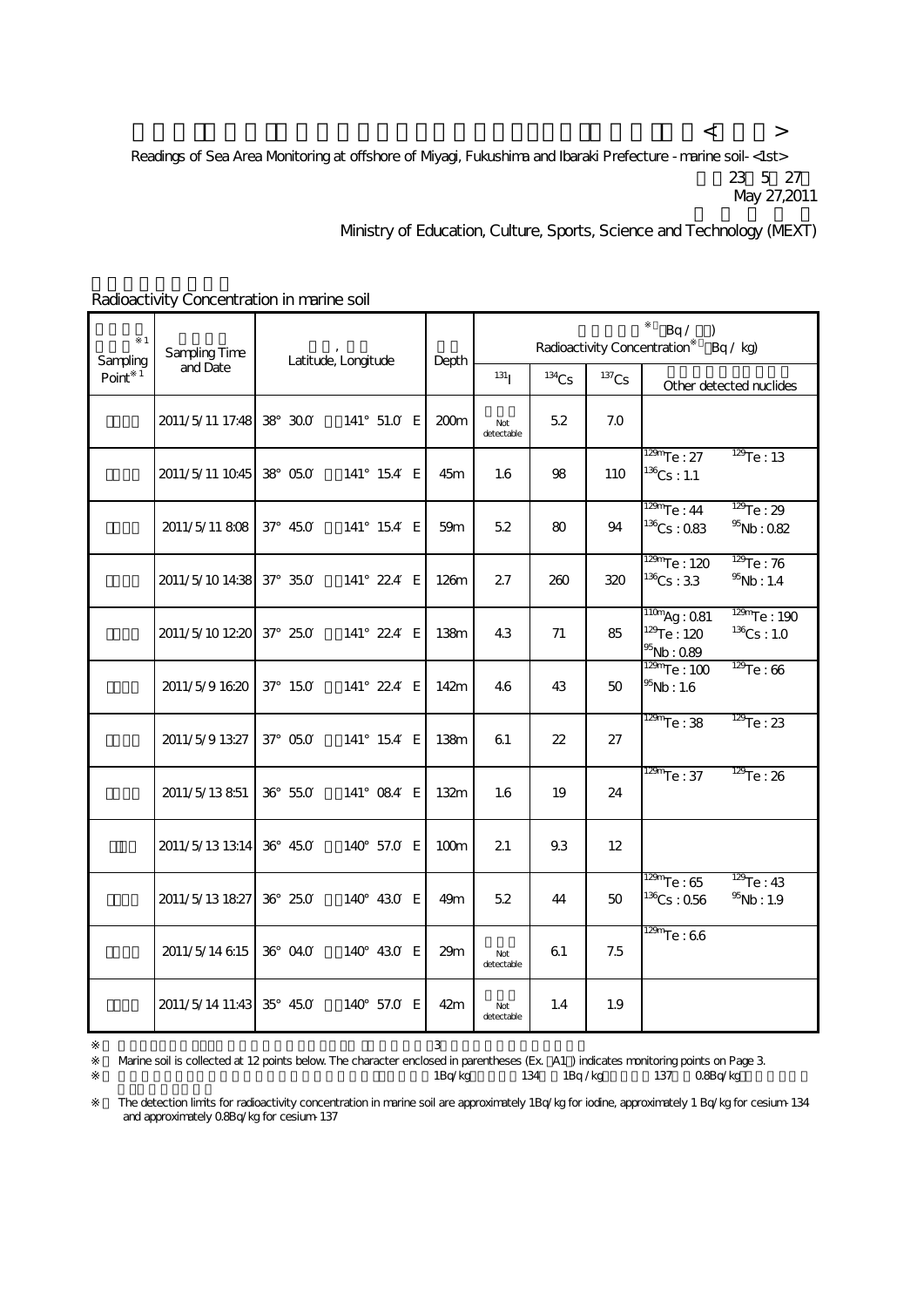Readings of Sea Area Monitoring (May 9-14, 2011)



Radioactivity Concentration in marine soil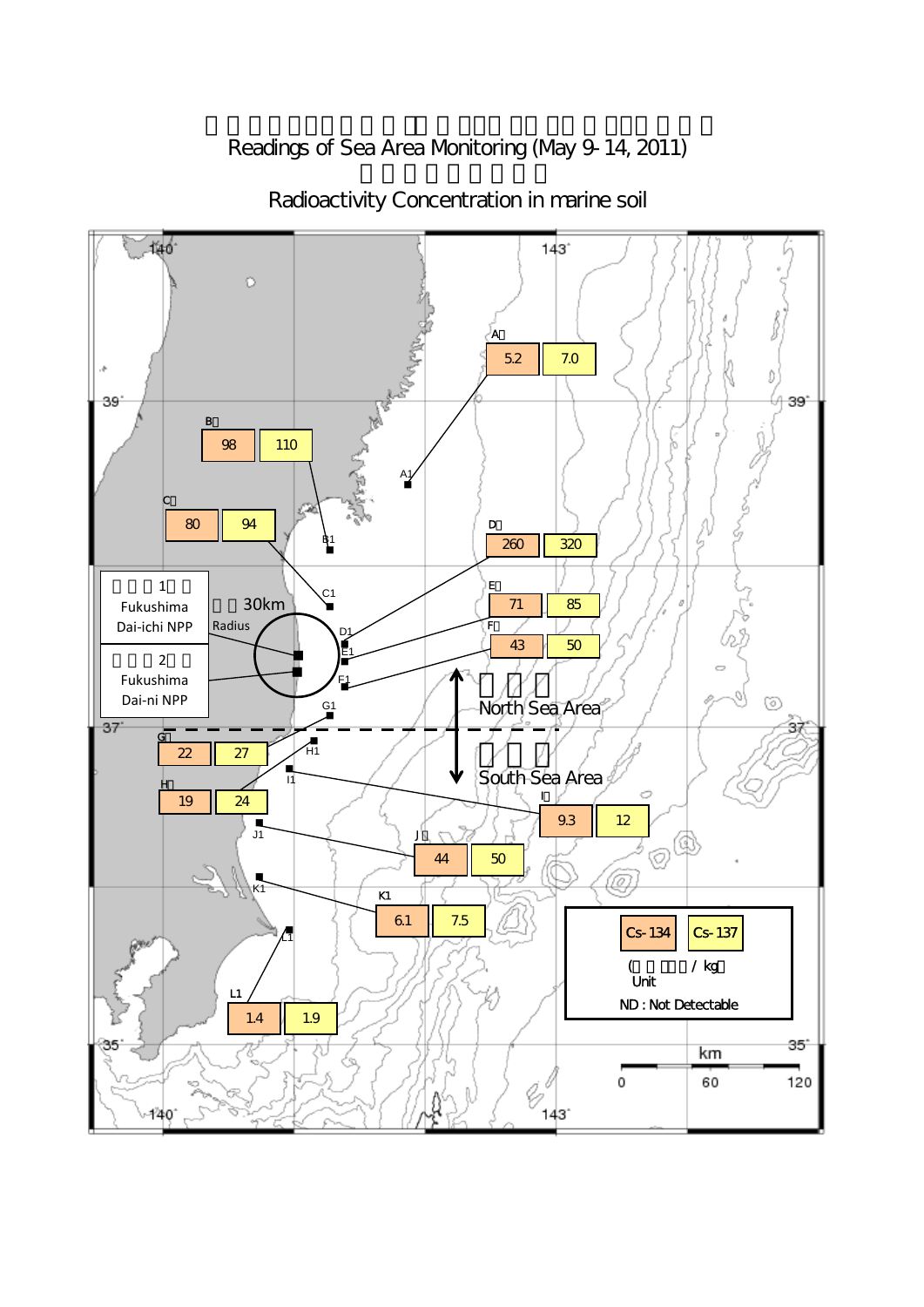| $\mathbf{1}$                      |                      |                    |                         |                  | Bq /<br>$\lambda$<br>Radioactivity Concentration Bq /<br>$\lambda$ |
|-----------------------------------|----------------------|--------------------|-------------------------|------------------|--------------------------------------------------------------------|
| Sampling<br>$\mathbf{1}$<br>Point | <b>Sampling Date</b> |                    | Latitude, Longitude     | Depth            | $Cs - 137$                                                         |
| $\mathbf{1}$                      | 2009/5/2             | 38 302             | 141° 39.8 E             | 141m             | Q97                                                                |
| 2                                 | 2009/5/2             | 38 25.2            | 141° 44.8 E             | 161m             | 1.5                                                                |
| 3                                 | 2009/5/2             | 38 201             | $141^{\circ}$ 39.7<br>E | 140m             | Q97                                                                |
| 4                                 | 2009/5/2             | 38 153             | $141^{\circ}$ 44.7<br>E | 155m             | 0.92                                                               |
| 5                                 | 2009/5/1             | 37° 401            | 141° 19.9 E             | 100m             | 1.2                                                                |
| 6                                 | 2009/5/1             | $37^{\circ}$ $352$ | 141° 24.7 E             | 132m             | 1.5                                                                |
| $\overline{7}$                    | 2009/5/1             | $37^{\circ}$ 23.2  | 141° 19.7 E             | 131 <sub>m</sub> | Q77                                                                |
| 8                                 | 2009/4/30            | 37° 162            | 141° 24.9 E             | 151m             | 068                                                                |
| 9                                 | 2009/4/30            | 37° 122            | 141° 19.8 E             | 141 <sub>m</sub> | Q97                                                                |
| 10 <sup>10</sup>                  | 2009/4/30            | $37^{\circ}$ $062$ | 141° 187 E              | 148m             | 1.2                                                                |
| 11                                | 2009/4/30            | $37^\circ$ $002$   | 141° 19.8 E             | 164m             | 0%                                                                 |
| 12                                | 2009/4/29            | 36° 362            | 140° 51.8 E             | 94m              | 1.7                                                                |
| 13                                | 2009/4/29            | 36° 25.2           | 140° 508 E              | 117m             | $\mathbf{1}$                                                       |
| 14                                | 2009/4/29            | 36° 14.2           | 140° 47.8 E             | 89m              | Q94                                                                |
| 15                                | 2009/4/29            | 36° 05.2           | 140° 51.8 E             | 122m             | 1.1                                                                |

 $\mathbb{C}$ S-1374 $\mathbb{C}$ S-1374 $\mathbb{C}$ (reference)Radioactivity Concentration of cesium-137 in marine soil in 2009

The character indicates monitoring points on Page 4.

Other nuclide is not detected.

 $4$